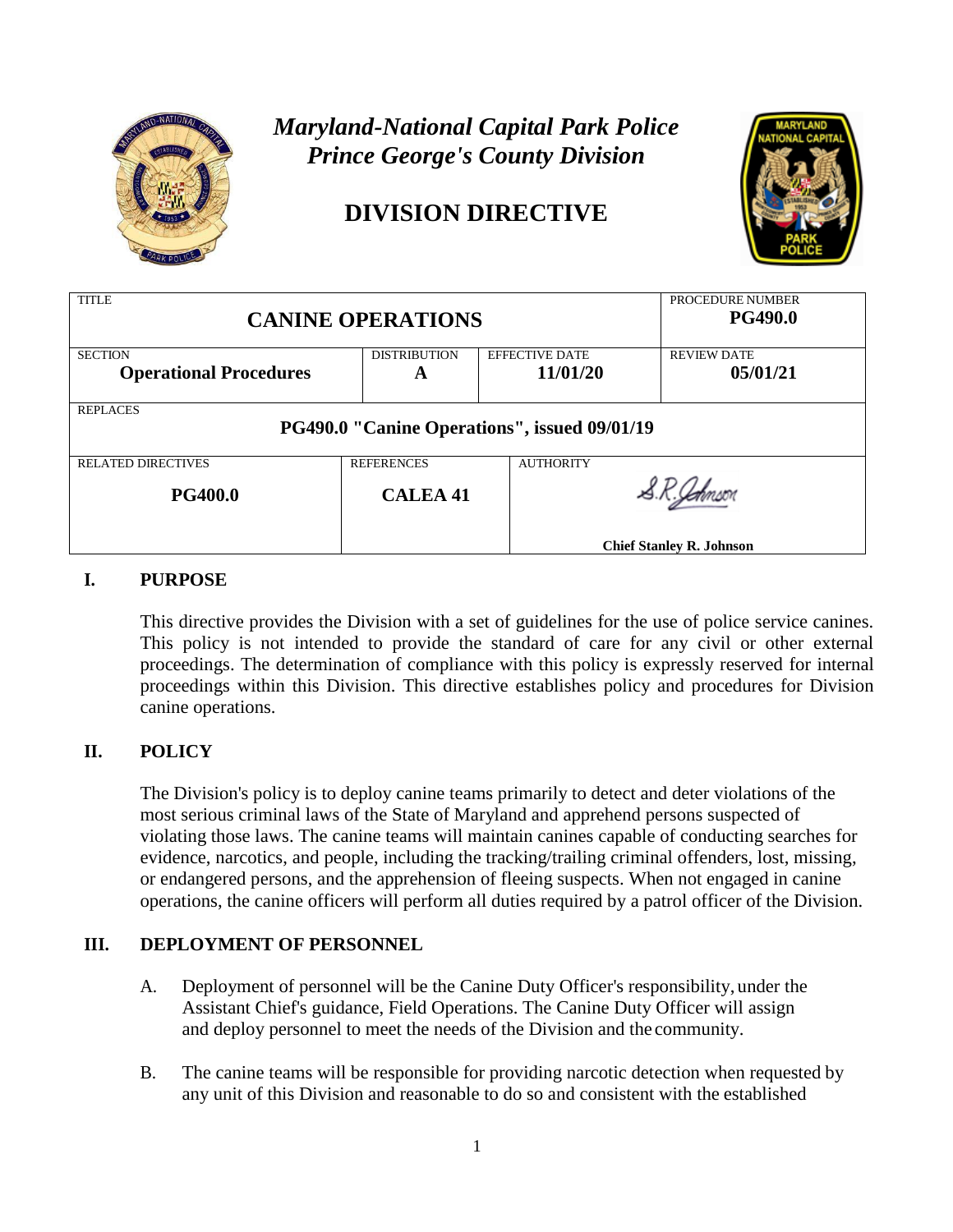capabilities of the particular canine team.

C. Whenever possible, the canine teams will honor requests from other lawenforcement agencies for assistance. The Canine Supervisor or the Operations Duty Officer must approve this assistance before canine deployment.

## **IV. CRITERIA FOR DEPLOYING CANINE RESOURCES**

- A. In determining whether or not to deploy a canine, the handler must have information relevant to the facts and circumstance of the incident, which leads him/her to believe, as a reasonable and prudent police officer, that the suspect(s) have committed a crime or the use of a canine is warranted and appropriate in particular non-criminal incidents. The decision to use a canine in accordance with this policy shall be deemed an act of discretion and shall be reviewed in the light of information reasonably available to the officer at the time decision is made.
- B. Canine teams may be used to search for persons suspected of committing a crime, lost, missing, or endangered persons. Outdoor searches and tracks conducted by Patrol Dogs will be performed on a lead except in dangerous felony searches. In those instances, a handler may choose to do off-lead area seeks or tracks after making a reasonable attempt to ensure innocent citizens' safety. *When a canine is deployed off the lead, the canine must be within the handler's control range and be responsive to the handler's commands.* Canine handlers will afford suspects a reasonable opportunity to surrender. This shall not be construed as to require handlers to expose themselves or their canine partners to unnecessary risk as a result of their warning.
- C. When deploying for misdemeanor offenses, i.e., traffic violations and misdemeanor property crimes, the handler will take precaution to avoid accidental bites. If the person suspected of committing a misdemeanor offense indicates a refusal to surrender, the canine's utilization to extract the suspect is *NOT* allowed.
- D.
- 1. When deploying the canine for a missing person or welfare tracks, under no circumstances will the track be performed off the lead, nor will the canine be utilized to extract the person from a hiding place.
- E. When a handler is preparing to deploy their canine for the purpose of apprehension, five factors must be considered:
	- 1. The severity of the crime.
	- 2. Whether the suspect poses an immediate threat to the safety of officers or others.
	- 3. Whether the suspect is actively resisting arrest or attempting to evade arrest by flight or concealment.
	- 4. Age of the suspect (if known); *K-9 teams will not deploy when the suspect(s) are known or believed to be juveniles*.
	- 5. Whether non-involved citizens or officers would be put at risk by the use of the canine.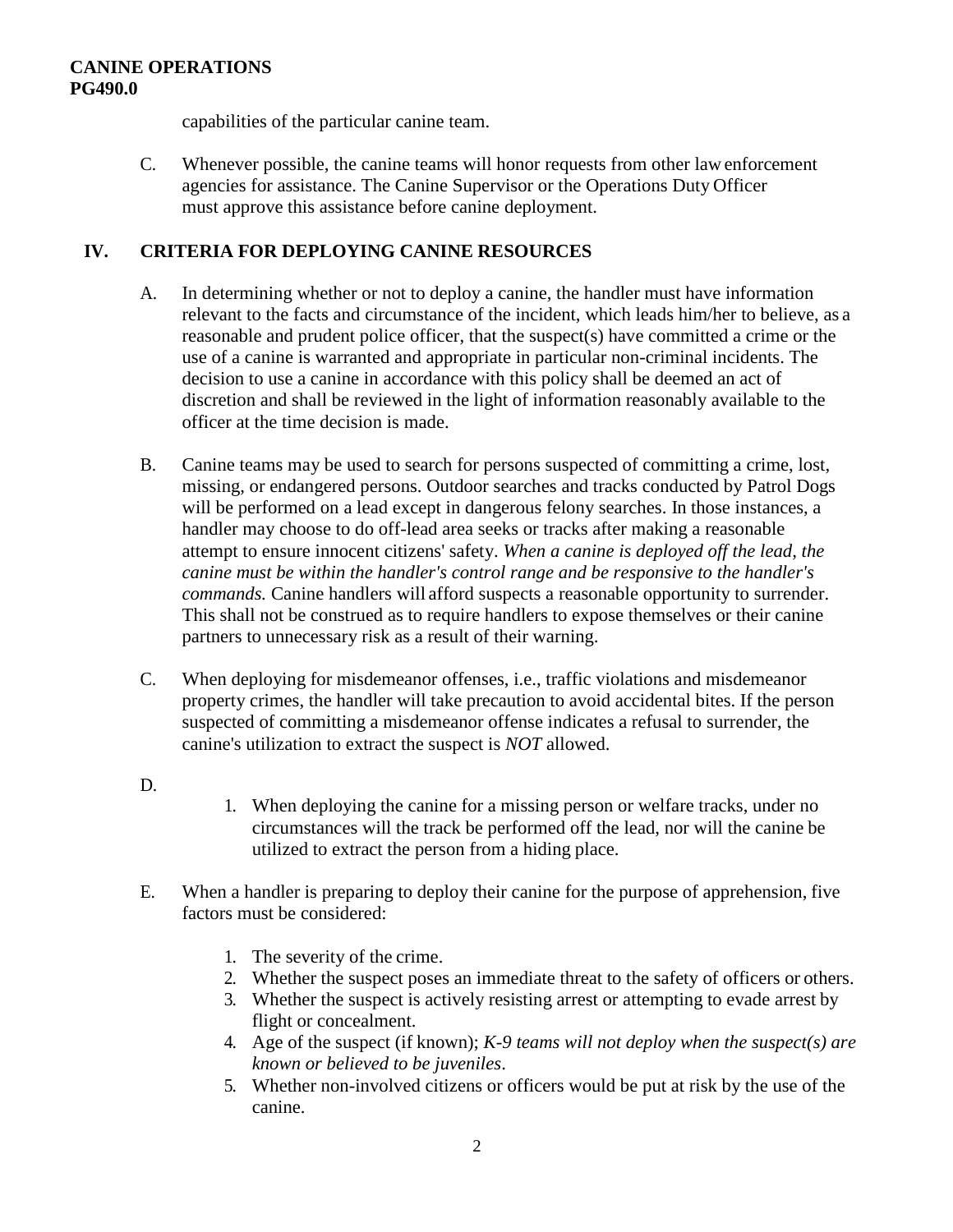- F. Once a canine is released or commanded to apprehend a suspect, the handler must call the dog off at the earliest opportunity to minimize the possibility of injury to the suspect. Specifically, this is when the officer can see the suspect's hand and/or when it can be determined that he or she is no longer a threat.
- G. Canine teams shall not be used for crowd control.
- *H. During a riot or other major unauthorized gathering, canines shall:*
	- *1. Position their cruiser far away from the incident's perimeter to ensure that their partners are not harmed.*
	- *2. Regularly check on their partners in the cruiser during the event.*
- I. All canine demonstrations require prior approval of the canine officer's supervisor.
- J. Should the canine handler become injured or incapacitated, care should be given to maintain control of the canine while facilitating assistance for the officer. A canine handler from this agency or from another should be summoned to gain control of the incapacitated officer's canine when possible. Should this be impossible, the supervisor of the canine unit should be notified to respond.

# **V. TACTICAL USE OF CANINE**

- A. Narcotic Detection
	- 1. Canine officers and their assigned canines that meet the minimum requirements of narcotic training *and initial certification* may be used in narcotics detection.
	- 2. Canine officers will adhere to the prescribed search and training methods taught in the narcotic detection training classes.
	- *3.* Any request for using the Division canines for narcotic detection outside the Division's jurisdiction will first be approved by a *Canine Supervisor or the Operations Duty Officer.*
	- 4. Canine officers will complete a Narcotic Detection Report whenever the canine is used to locate CDS and CDS related monies or for establishing probable cause for a search warrant.
	- 5. Canine narcotic teams will recertify annually.
	- 6. Canine Teams will adhere to the prescribed training methods as taught in the detection training. The drug, explosive detection, and search and rescue teams will have a minimum of eight hours per month of detection training.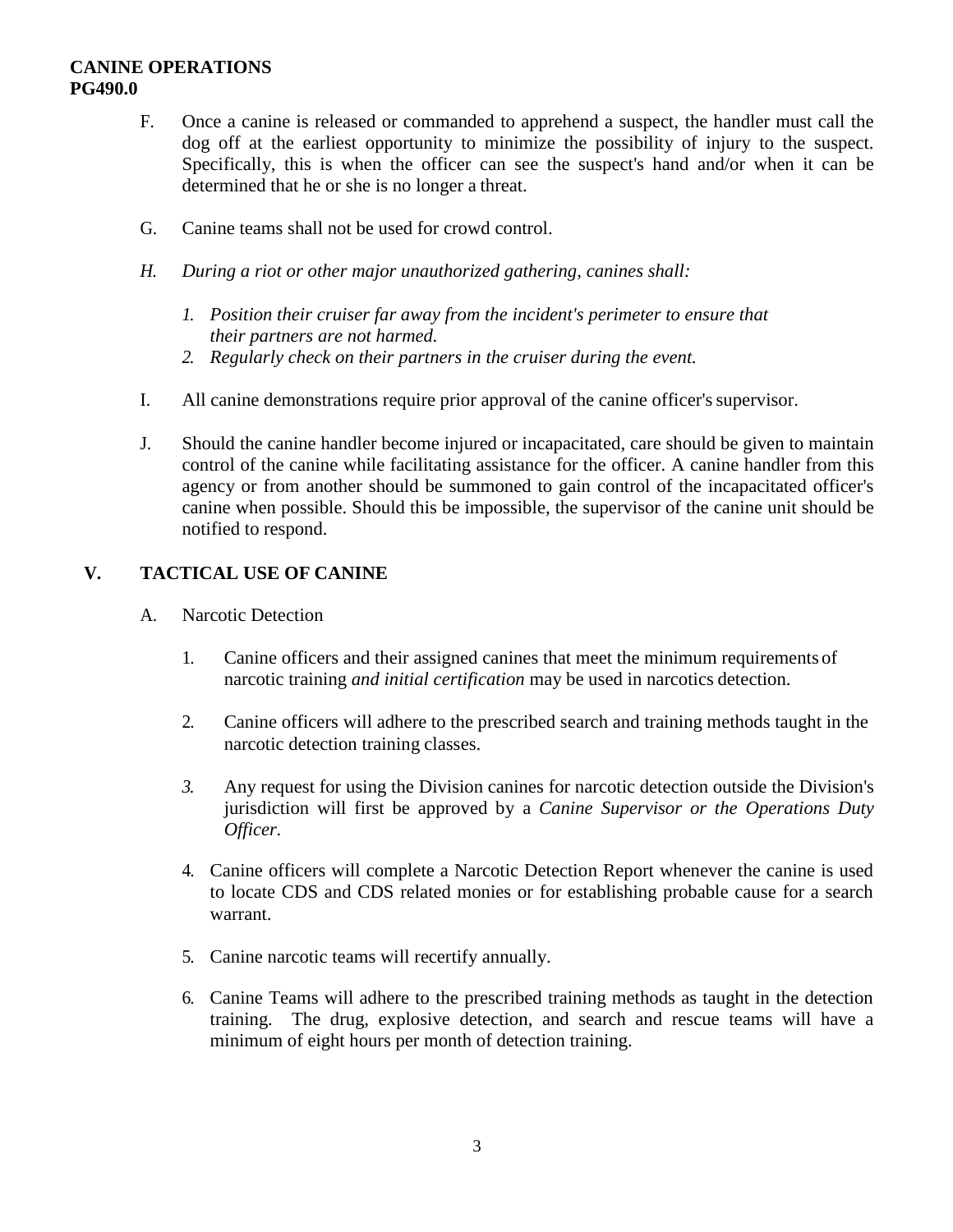- B. Explosive Detection
	- 1. Canine officers and their assigned canines that meet the minimum requirements of explosive training may be used in explosive detection.
	- 2. Canine officers will adhere to the prescribed search and training methods taught in the explosive detection training classes.
	- 3. Any request for using the Division canines for explosive detection outside the Division's jurisdiction will first be approved by the Operations Duty Officer or Shift Supervisor, should the ODO be unavailable.
	- 4. Canine officers will complete an Explosive Detection Report whenever the canine is used to locate explosives.
- C. Building/Area Searches (Criminal Offenders)
	- 1. Canine officers and their assigned canines that meet the minimum requirements for patrol dog training may be used in building/area searches for criminal offenders.
	- *2. Searches of residences shall not be conducted unless the owner/occupant or other responsible party has been contacted and verifies that no one should lawfully be in the residence. Model homes that are being used as offices will be searched when there are signs of forced entry. Abandoned or uninhabited properties are not to be searched when the only property of value inside are renovation tools. Prior to commencing a building search, the handler will ensure a minimum of (3) officers are required to secure the perimeter and assist with the search. The size and location will determine if more than (3) officers are needed to properly secure a building, i.e., schools, large commercial buildings with multiple floors, etc.*
	- *3. Canine teams will only deploy while using a lead within schools.*
	- 4. Only law enforcement personnel may be taken into a building while a canine search is being conducted.
	- 5. It is the canine officer's decision whether another officer accompanies him/her into a building during a canine search.
	- 6. Area searches for felony suspects may be conducted off lead if there is a secure *enclosed (fence or building structures)* perimeter maintained by police personnel. Reasonable precautions will be taken to ensure that no innocent persons are endangered.
	- 7. The prescribed Canine Warning will be issued three times, along with instructions on how to surrender and to prevent canine deployment, prior to releasing the canine for building search duties. The warning does not need to be issued if it may compromise officer safety if in the handler's opinion.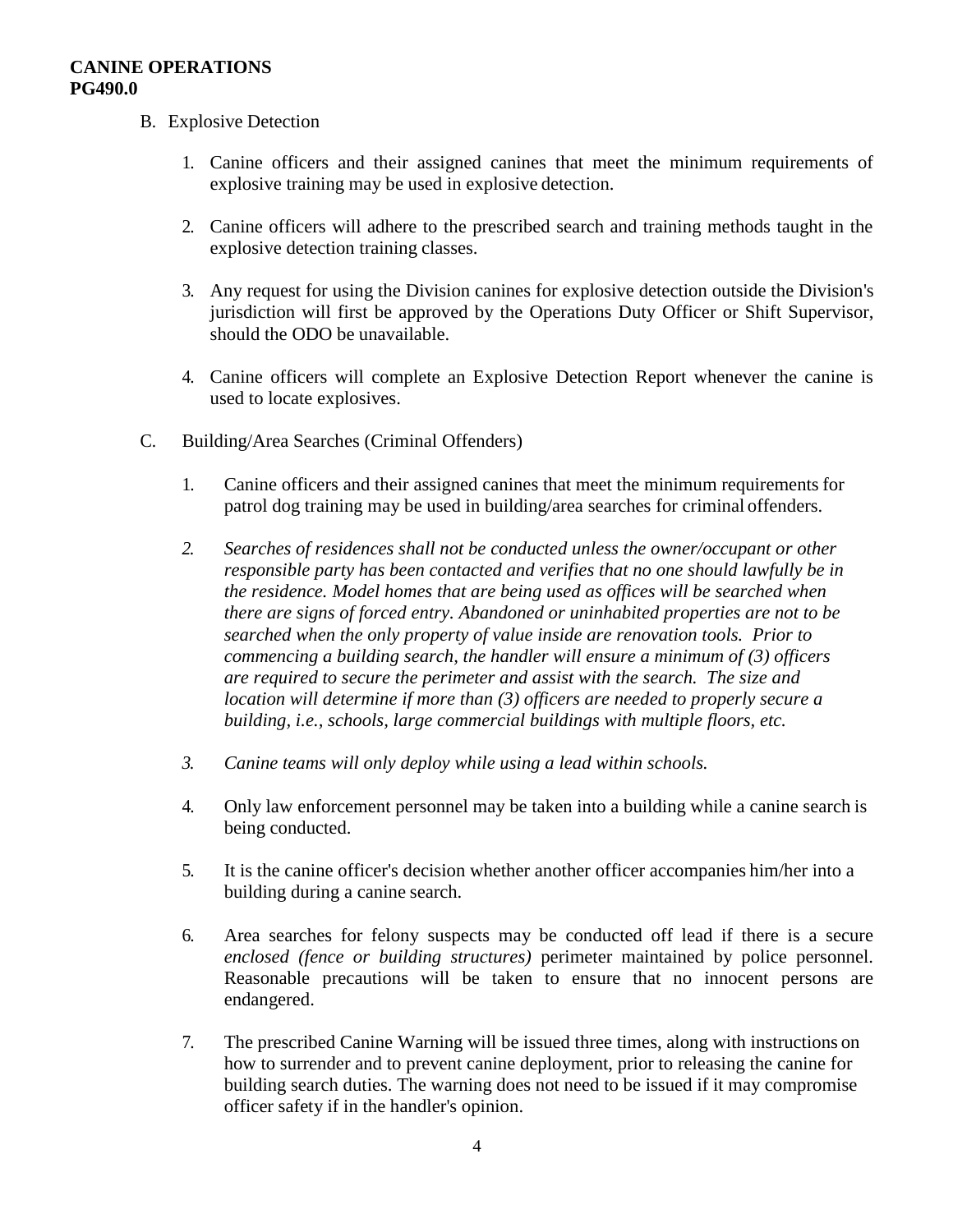- 8. Before releasing the canine on a search for a criminal offender or apprehending a fleeing suspect, the canine officer will issue a verbal warning. The warning will be issued three times. The warning will include the following:
	- 1. Identification as a police officer.
	- 2. Precisely what action the suspect(s) should take immediately.
	- 3. What will occur if the suspect(s) does not comply with the instructions.
- D. Building/Area Searches (Lost, Missing or Endangered Persons)
	- 1. Use of patrol trained canines in search and rescue incidents *will be conducted on a lead*.
	- 2. Canine officers who handle patrol trained canines are prohibited from conducting offlead building/area searches for lost, missing, or endangered persons and will exercise due care in the performance of these duties.
	- 3. The canine's use and deployment at routine lost/missing person incidents will be managed and coordinated by the canine handler and the on-scene supervisor.
- E. Tracks/Trails

Tracks/Trails will be attempted upon request even if the canine officer knows that the area has been contaminated. The canine officer may explain this to the officer making the request. Use of patrol trained canines in search and rescue will be conducted on lead. *An evidence/article search does not need canine supervisor approval.*

F. Evidence/Article Searches

Evidence/Article searches will be conducted off lead only if conditions warrant. Evidence/Article searches are to be conducted without endangering innocent persons.

- G. Warrant Service
	- 1. Canine officers and their assigned canines that have been certified in the patrol dog training may be used for standby at warrant services.
	- 2. Canines utilized to assist in warrant services will do so under the following circumstances:
		- a. When the warrant is for a felony and/or the wanted subject may pose a significant threat to the serving officers.
		- b. Canine teams will not be used to make the initial approach to a warrant service. Canines will only enter the area after the suspect has made an overt attempt to hide, elude, or evade.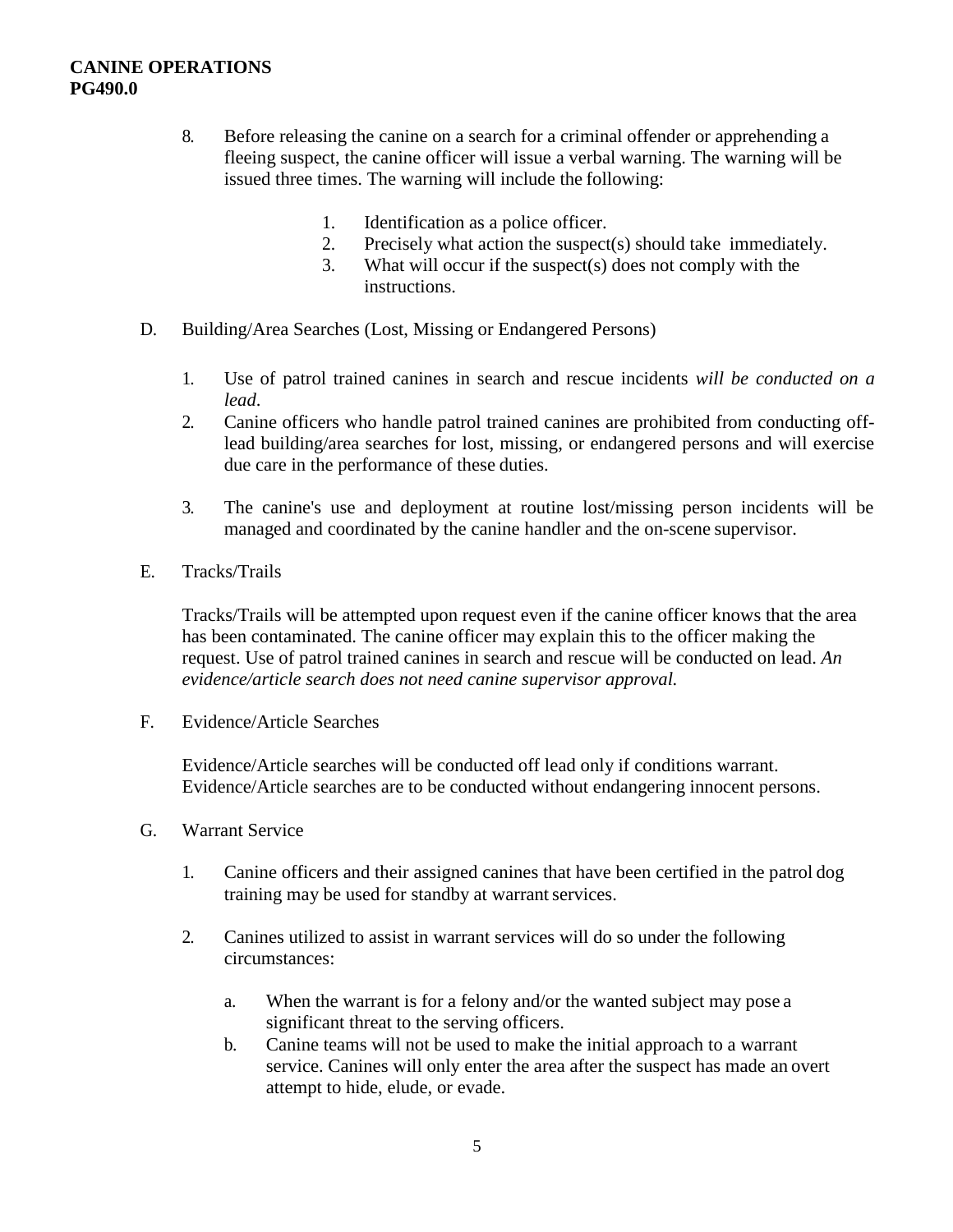- H. Fleeing Suspects
	- 1. Canine officers and their assigned canines that have completed patrol dog training may be used to apprehend fleeing felony suspects. This would include stolen autos or vehicles that show strong evidence of having been stolen, though not yet reported.
	- 2. In situations where a criminal has not been verified, but the canine officer is ordered to commit the canine by an officer of supervisory rank, the canine officer will notify that officer that such a commitment violates canine procedures. Suppose the canine officer is still ordered to commit the canine. In that case, the canine officer will document these facts in a Memo to the relevant Operations Duty Officer and the Assistant Chief of Field Operations, whether an apprehension is made or not.
- I. Prisoner Transport

Under no circumstances will any prisoner be transported or held in a canine vehicle when the dog is in the vehicle.

## **VI. SELECTION OF NEW CANINE OFFICERS**

The selection of new canine officers will be consistent with established procedures. Requirements are:

- A. Experience: Applicants will be police employees of the rank of at least Police Officer III.
	- *1. Must not be currently under investigation or within the prior year.*
	- *2. Must have obtained a 2 in both categories on their most recent evaluation.*
	- *3. Must be able to complete a K-9 physical agility course and mock track course that includes:*

*1.5 mile run in 17 mins Simulated dog carry of 80 lbs. fifty yards* 

*This standard shall be for officers expecting to receive a detection dog as well.*

- B. Satisfactory completion of Division required canine training programs. These programs may be conducted by an outside agency and will consist of a comprehensive police patrol canine training program to be conducted by a certified police canine trainer. This training shall include police patrol canine operations and/or any special training, i.e., narcotic detection or explosive detection.
- C. Prior to selection as a handler, an applicant must either own a residence or if rent, provide proof that the property owner will allow a police canine on the premises.
	- 1. The residence of a canine officer will preferably be a detached, single-family dwelling.
	- 2. Prior to selection, the residence will be inspected by the canine program supervisor.
	- *3. Written permission must also be provided from any homeowner's*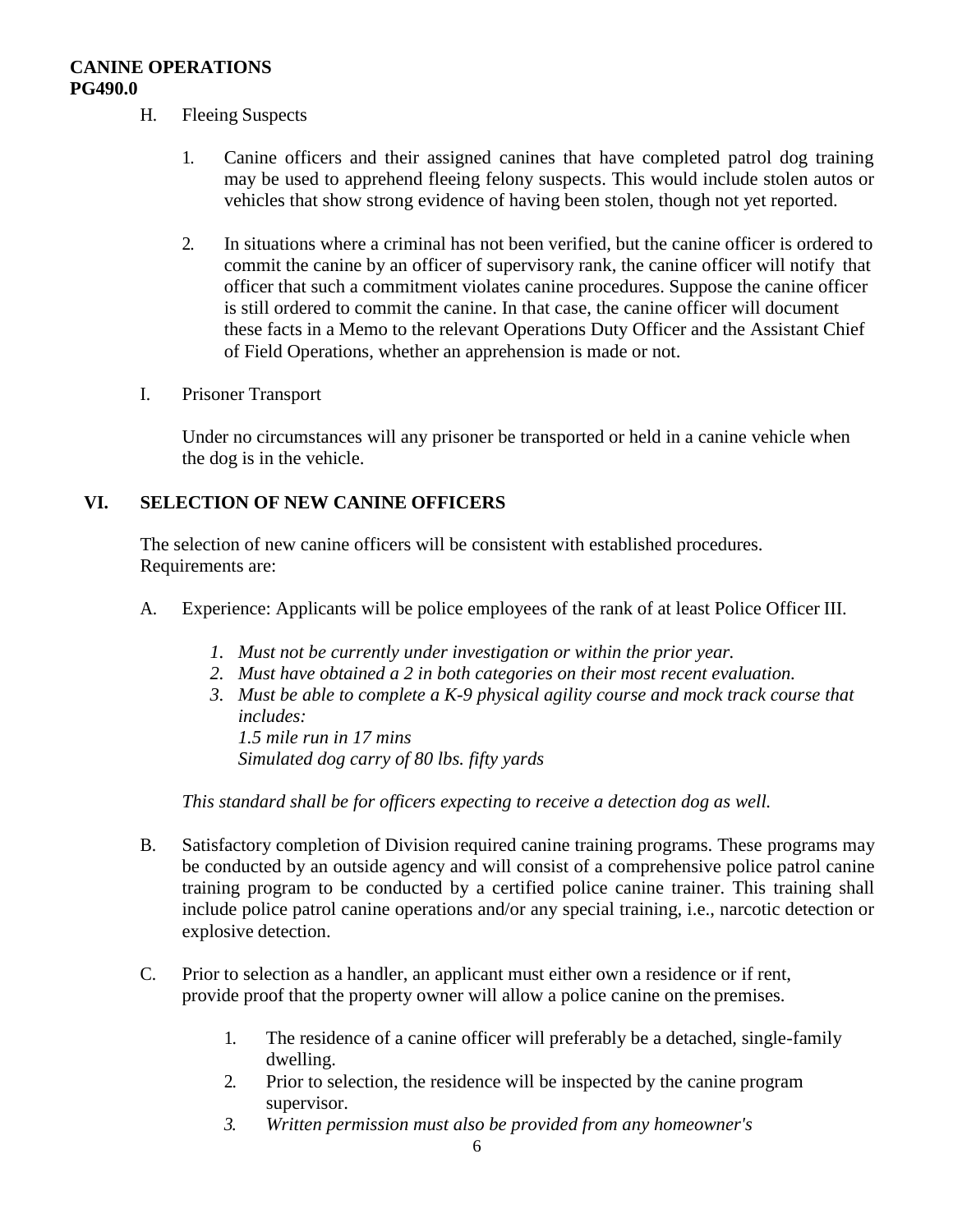*associations, etc., that a kennel and a kennel fence enclosure will be permitted.*

- *4. The residence must have a yard that is, at minimum, 10,890 square feet (one-quarter of an acre). The yard must be fenced to prevent anyone from approaching the kennel. If the candidate does not have a fence, he is obligated to contract for installation. He may personally install a chain link or privacy fence with a minimum height of four feet (split rail fence is not acceptable) within two weeks of his selection. The fence may completely enclose the backyard or may enclose the kennel area only. However, there must be a minimum safe distance of four feet between the kennel and the fence to prevent accidental injuries. All gates in the fence must be secured in order to avoid an innocent person from entering and the canine from escaping.*
- D. An applicant's performance evaluation will be reviewed with attention given tothe following:
	- 1. Attendance record.
	- 2. Dependability.
	- 3. Overall work performance.
	- 4. Demonstrate the ability to work with minimal supervisor.
	- 5. Demonstrate a history of sound judgment and decision making.
	- 6. Recommendation from the applicant's immediate supervisor.
	- 7. Oral interview.

#### *VII. TRAINING*

- *A. Initial (Patrol Dog Training)*
	- *1. All prospective patrol trained canine teams will receive initial training under the supervision of a qualified instructor designated by the Division.*
	- *2. Each patrol trained canine team will be trained in narcotics detection, building searches, area search, article search, tracking, criminal apprehension (to include recall and bite and release), obedience, and agility.*
	- *3. The supervisor in charge of canine operations, and a trainer will certify each new team before it is assigned to street duty. Certification will require a level of proficiency determined by the guidelines of the training agency.*
	- *4. Suppose during the basic patrol training, a handler or dog fails to demonstrate the qualities required for canine work. The instructor will recommend to the supervisor in charge of canine operations that the handler, the dog, or both, be removed from canine operations.*
	- *5. Prior to being certified for street duty, each canine team will be tested and evaluated by a qualified instructor designated by the training agency. The canine must display the required proficiency to be certified for street duty. If a canine team fails to*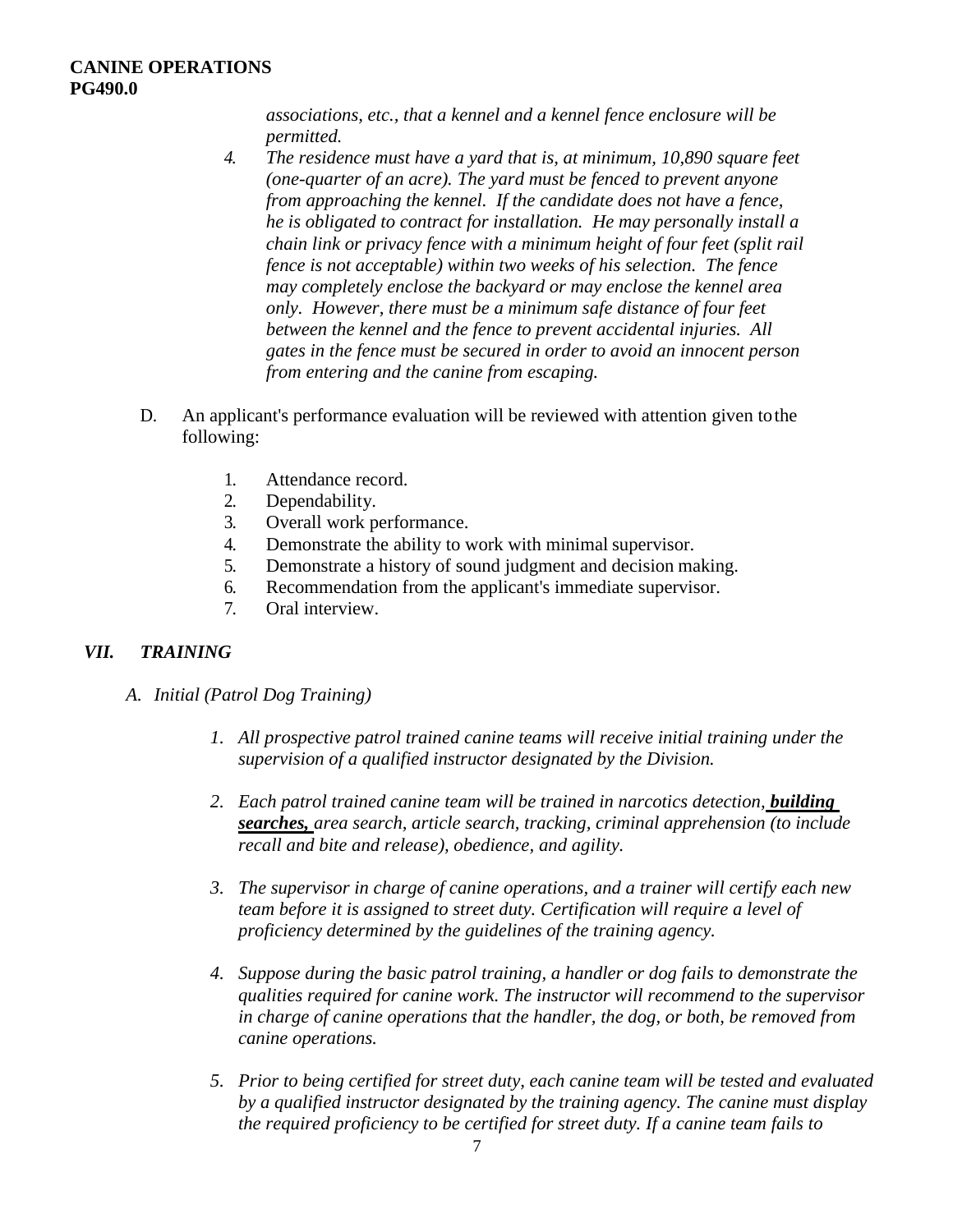*demonstrate the required proficiency,the supervisor in charge of canine operations will confer with the head instructor and recommend that the team not be certified until additional training has taken place or it is removed from canine operations.*

- *B. Narcotics Training*
	- *1. All canine teams will receive initial narcotic detection training under the supervision of a qualified instructor designated by the Division.*
	- *2. The selection of canines for narcotics detection training will be based on the canine's scenting ability and a recommendation from the supervisor in charge of canine operations.*
	- *3. Canine teams selected for narcotic detection training will be trained to locate various odors associated with Controlled Dangerous Substances.*
	- *4. Narcotic detection canine teams will be instructed on the proper methods for conducting building searches, open area searches, container searches, and vehicle searches for narcotics. Narcotic detection canines will not be trained, or will they conduct any narcotic detection searches of a persons.*
	- *5. During the narcotic detection training, if a handler or dog fails to demonstrate the qualities required for detector work, the canine unit supervisor and the instructor will recommend that the canine team be removed from detection training and returned to their patrol dog duties.*
	- *6. Prior to being certified as a narcotic detection team, each canine team will be tested and evaluated by the head trainer and/or instructor. The canine team must display the required narcotic detection proficiency, as set forth by the training agency, to be certified for street duty.*
	- *7. All records of the narcotic training program will be kept by the supervisor in charge of canine operations for each canine team participating in the training.*
- *C. Retraining*
- *1. A minimum of 16 hours of formal retraining per month with a certified trainer is required for all patrol teams.*
- *2. A minimum of 8 hours of formal retraining per month with a certified trainer is required for all CDS/EOD teams.*
- *3. Failure to retrain the minimum number of hours required per month will be documented, and mandatory disciplinary actions will be taken. The handler shall be relieved of K-9 duties until the training is accomplished. When the dog or handler is sick and unable to complete the minimum number of hours per month, it will be noted in a training record.*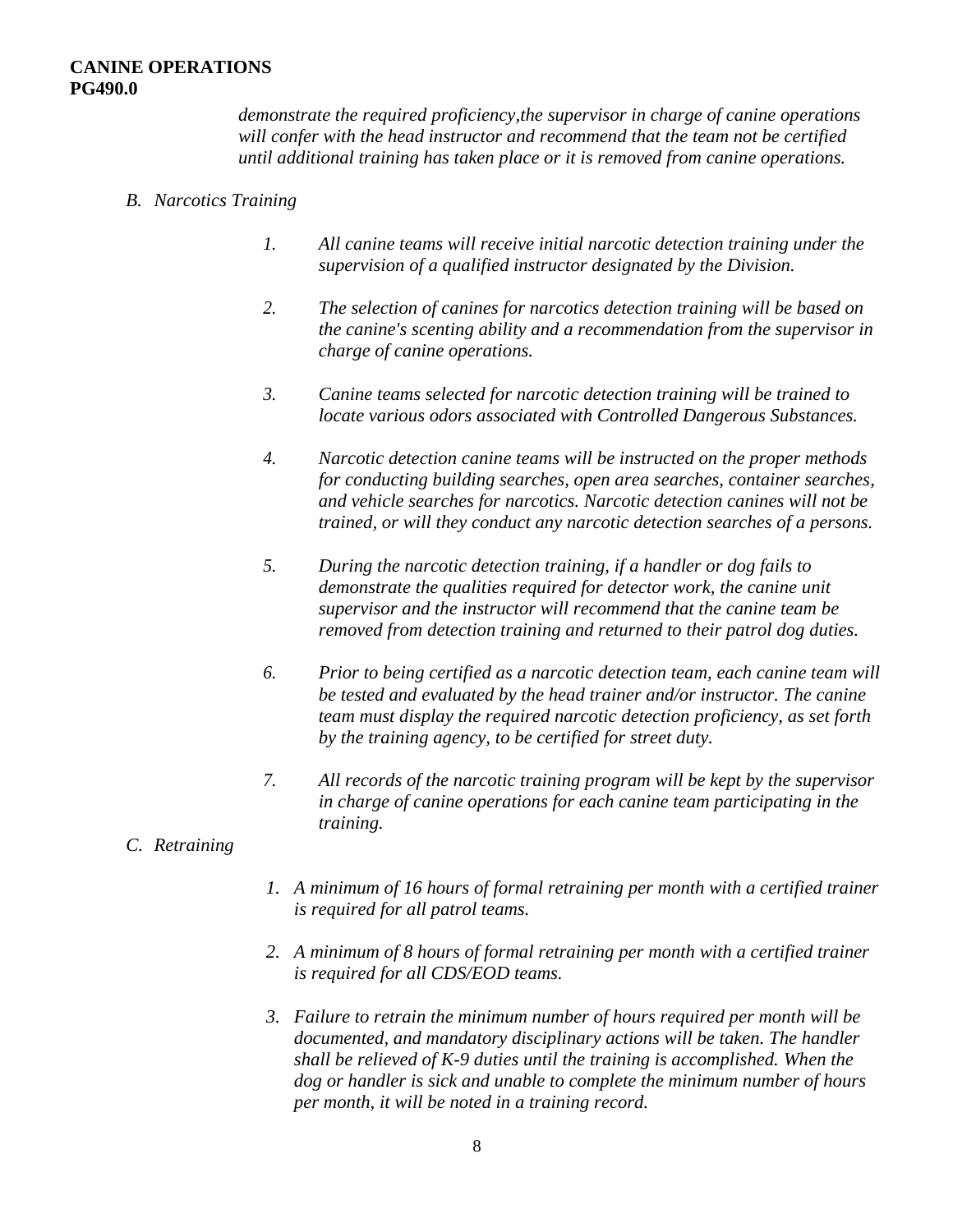- *4. Each canine team will be scheduled for retraining pursuant to the selected training agency's requirements and standards. The duration of the retraining session will be determined by the training agency.*
- *5. All retraining will be pre-approved by the Division and conducted by a certified canine instructor.*
- *6. It is the canine officer's responsibility to inform the retraining instructor of any problems they may have experienced with their canine.*
- *7. No criminal apprehension training will be conducted with any non-canine officer without the supervisor's approval in charge of canine operations or an instructor.*
- *8. Each canine officer wi11 actively participate in all retraining exercises and will help the instructor organize and conduct exercises. All exercises must be realistic and benefit each team participating in the session.*
- *9. It is each canine handler's responsibility to ensure that no unnecessary damage is done to the area used for training purposes. Any damage will be reported to the instructor, who will see that the required paperwork or notification is completed.*
- *10. The training agency will maintain accurate reports of all retraining exercises conducted for each canine team.*
- *11. The canine officer will not use civilians in training exercises.*
- *12. Canine officers will not use non-canine officers in training exercises without prior approval from the canine supervisor.*
- *13. All formal training will be documented on the KATS K-9 program or the K-9 training record. Any informal training completing will be documented on the K-9 daily logs within the KATS K-9 program.*

# **VIII. REPORTING REQUIREMENT**

- A. Canine officers will complete a Daily Activity Report, entered the K9 Activity Tracking System (KATS) or other Division approved tracking system at the end of the shift.
- B. Canine Apprehension and Canine Narcotic Reports will be turned in to KATS no later than the end of the shift.
- C. All other reports will be made as directed by the canine officer's supervisor. Incidents in which a canine officer completes a standard police report will be done in accordance with the Division's report writing directive.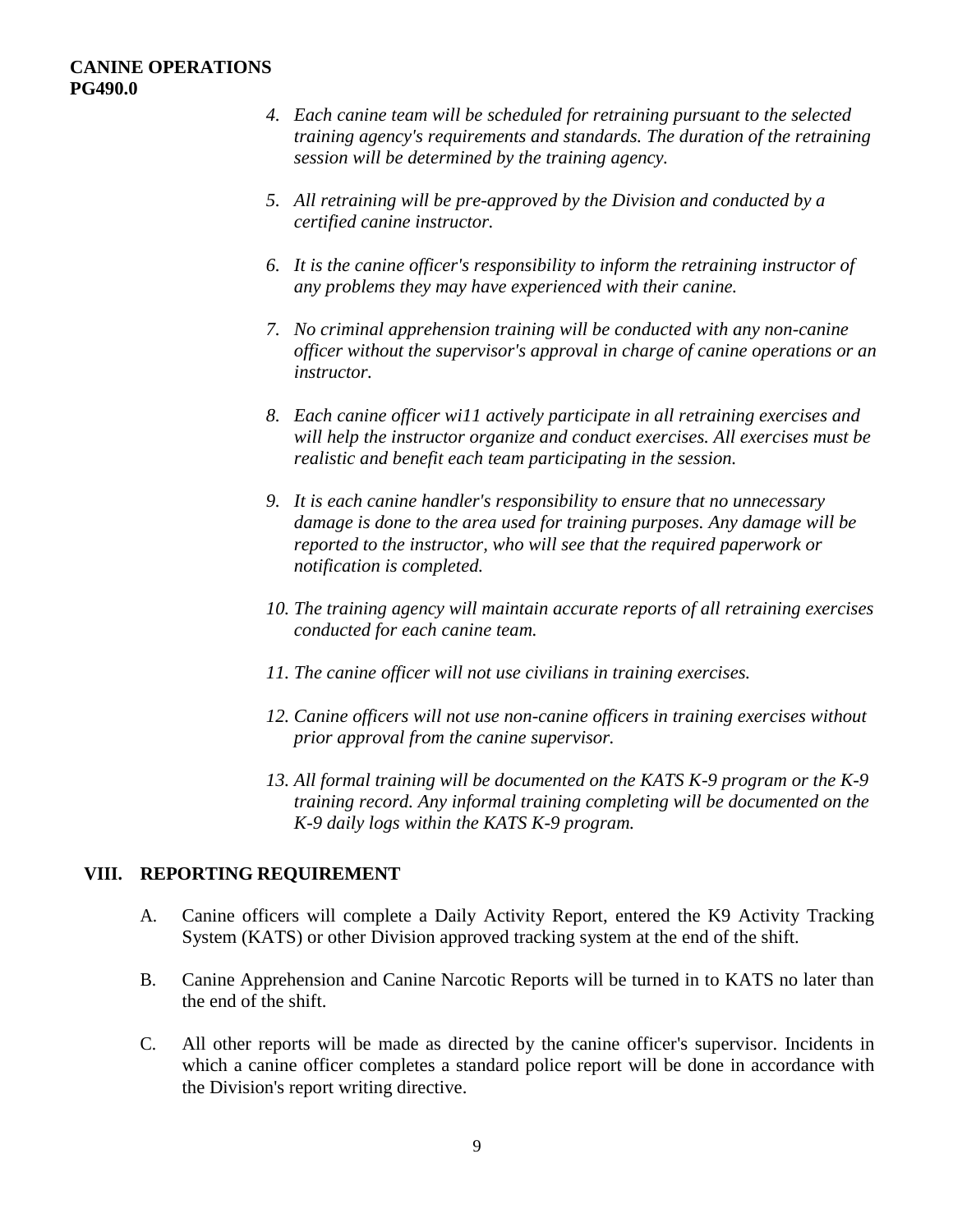D. All Canine Daily Activity Reports*,* Apprehension Reports, Bite Reports, Narcotic Recovery Reports, and Property Reports will be entered into KATS and maintained throughout the canine's life by the supervisor in charge of canine operations. Upon the canine's retirement from active service, all reports and/or medical records pertaining to the retired dog will be packaged and archived for storage.

An Annual Report of *deployments to include use of force* will be produced by the *K-9 Supervisor* for submission to the Division Chief.

# **IX. REQUIREMENTS- DOG BITES**

- A. In all instances where a person is bitten by a canine, it is the handler's responsibility to complete the proper Bite Report, *Incident report*, Apprehension Report, and Use of Force Report prior to the end of their tour of duty. *The KATS program will be utilized for the bite report and apprehension report. The use of force report will be completed within the blue team software.* The reports will be submitted to the canine officer's supervisor with a copy submitted to the supervisor in charge of canine operations to create a canine case file.
- B. In all instances where a person or citizen is bitten by a canine, the Canine Supervisor and Shift Supervisor will be notified immediately.
- *C. At the request of the Canine Supervisor, the Communications Section shall notify the Investigative section and appropriate personnel in every incident involving a canine-related injury. A detective investigator shall respond to the scene of these incidents to assist with interviews, photos, and report preparation to be sent through the chain of command to the Commander of the canine unit.*
- D. The canine handler will determine if the person who was bitten wants or needs medical attention and will then take the following action:
	- 1. If treatment is refused by the person, a Treatment Refusal Form will be completed by the handler with the person's signature (write refused if the person declines to sign the form). The canine officer's supervisor will retain the form, with a copy submitted to the supervisor in charge of canine operations for inclusion in the canine case file.
	- 2. If the person receives medical treatment, a copy of the emergency room report or ambulance report will be obtained by the handler and forwarded to the canine officer's supervisor with a copy submitted to the supervisor in charge of canine operations for inclusion in the case file.
	- 3. If a juvenile is injured, the canine handler will seek medical attention. Juveniles can be treated under the Child in Need of Services provisions in Maryland State Law when a juvenile requires treatment but refuses.
	- 4. Anytime a person is accidentally injured by a canine, it will be the handler's responsibility to seek medical attention. The handler will immediately notify the onduty watch commander and shift supervisor. If the victim refuses medical treatment, a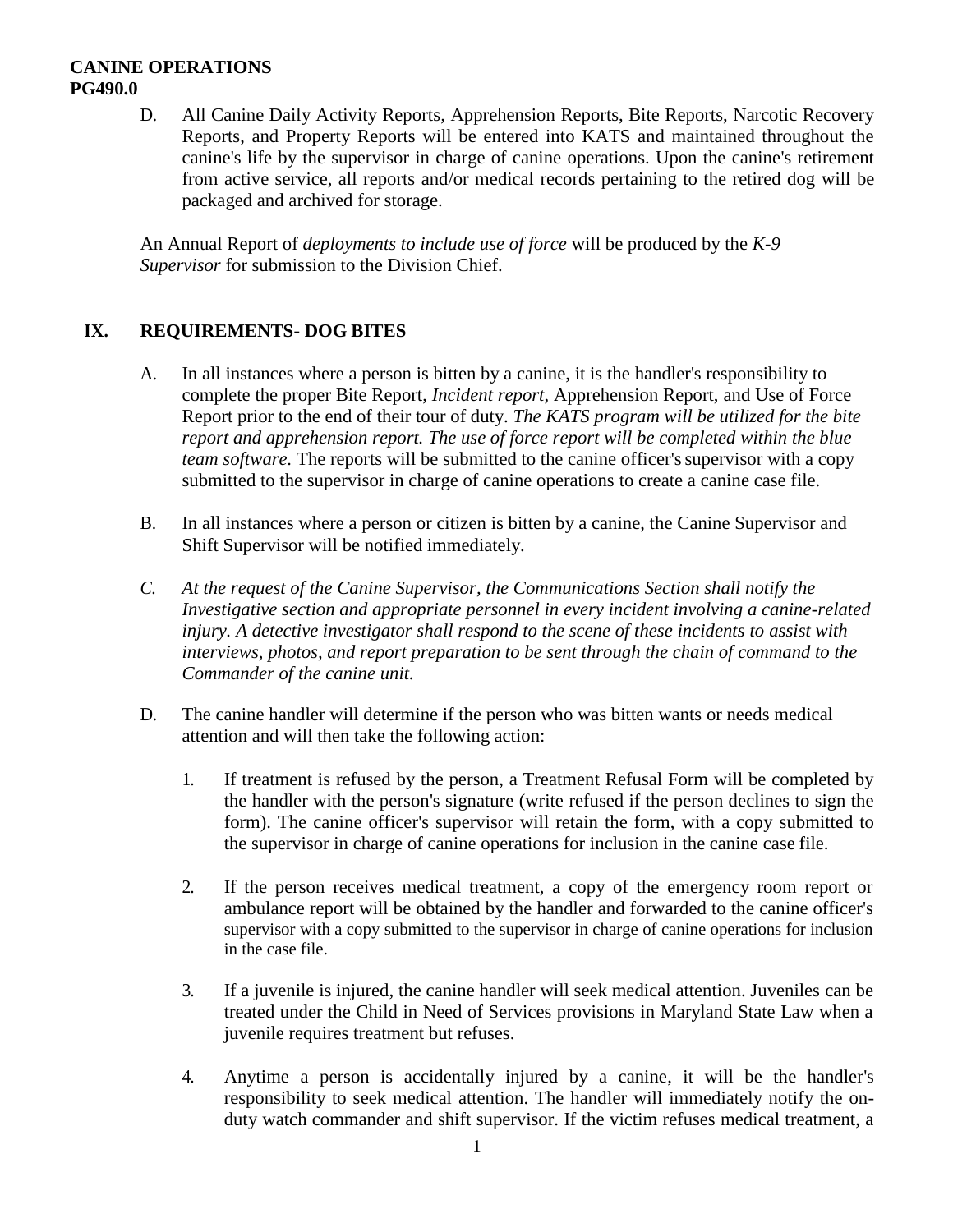treatment refusal form will be completed and submitted as above. When practical, a written statement will be taken from the victim and any witnesses. If the victim and or witness refuse to give a statement, this will be noted in the appropriate bite report to be completed by the canine officer prior to the end of their tour of duty.

- E. When possible, dog bites will be photographed, and the pictures will be retained by the canine officer's supervisor for inclusion in the case file.
- F. The canine officer's supervisor will be responsible for forwarding all completed Use of Force and Bite Reports through the chain of command. All Canine Bite Reports and Use of Force reports originating with the Canine Unit will be forwarded to the Division Chief's Office. The supervisor in charge of canine operations will be responsible for the creation and housing of all Bite Report case files for management of the canine program.
- G. All K-9 bites, including accidents, will be logged into blue team.
- H. All circumstances surrounding the incident, how the injury occurred, and what action was taken should be in the Incident Report, including whether the injured person received or refused treatment by EMS.

# **X. CARE AND TREATMENT**

Canine officers will ensure that the canine's physical well-being is maintained through proper feeding and veterinary care. The canine will be groomed and inspected daily by the handler, provided with an adequate, clean living area and fresh drinking water.

# *Process for 24-hour care and maintenance for the police canine*

- *1. All K-9s will be given a complete physical examination once a year by the veterinarian under contract by the Division*
- *2. All bills for veterinary services will be signed by the canine officer, if requested to do so, and the original copy will be forwarded to the fiscal affairs manager at HQ. A copy will be given to the K-9 Supervisor.*
- *3. Canines will only be fed dog food purchased by this Division and approved by the supervisor in charge of canine operations.*
- *4. K-9s should always be secured in an approved location (home- to- work vehicle or approved kennel/crate).*
- *5. Canine officers will ensure that adequate ventilation is provided when the canine is left unattended in the vehicle. The canine vehicle will be secured to prevent access.*
- *6. K-9 handlers are responsible for ensuring that cages and crates are cleaned and maintained properly. Vehicle cages and crates will be inspected weekly.*
- *7. A canine will not be left unattended for a period more than twenty-four hours.*
- *8. Canine officers will provide the boarding facility with a supply of dog food sufficient to feed the canine for the length of the canine's stay. Medication for the canine, if necessary, will also be provided.*
- *9. Canines will be given shots for rabies, Lime disease, hepatitis, leptospirosis, distemper, canine influenza, and canine parvo once each year, or whenever required to maintain the health of the canine.*
- *10. Canines will be maintained on heartworm preventative year round.*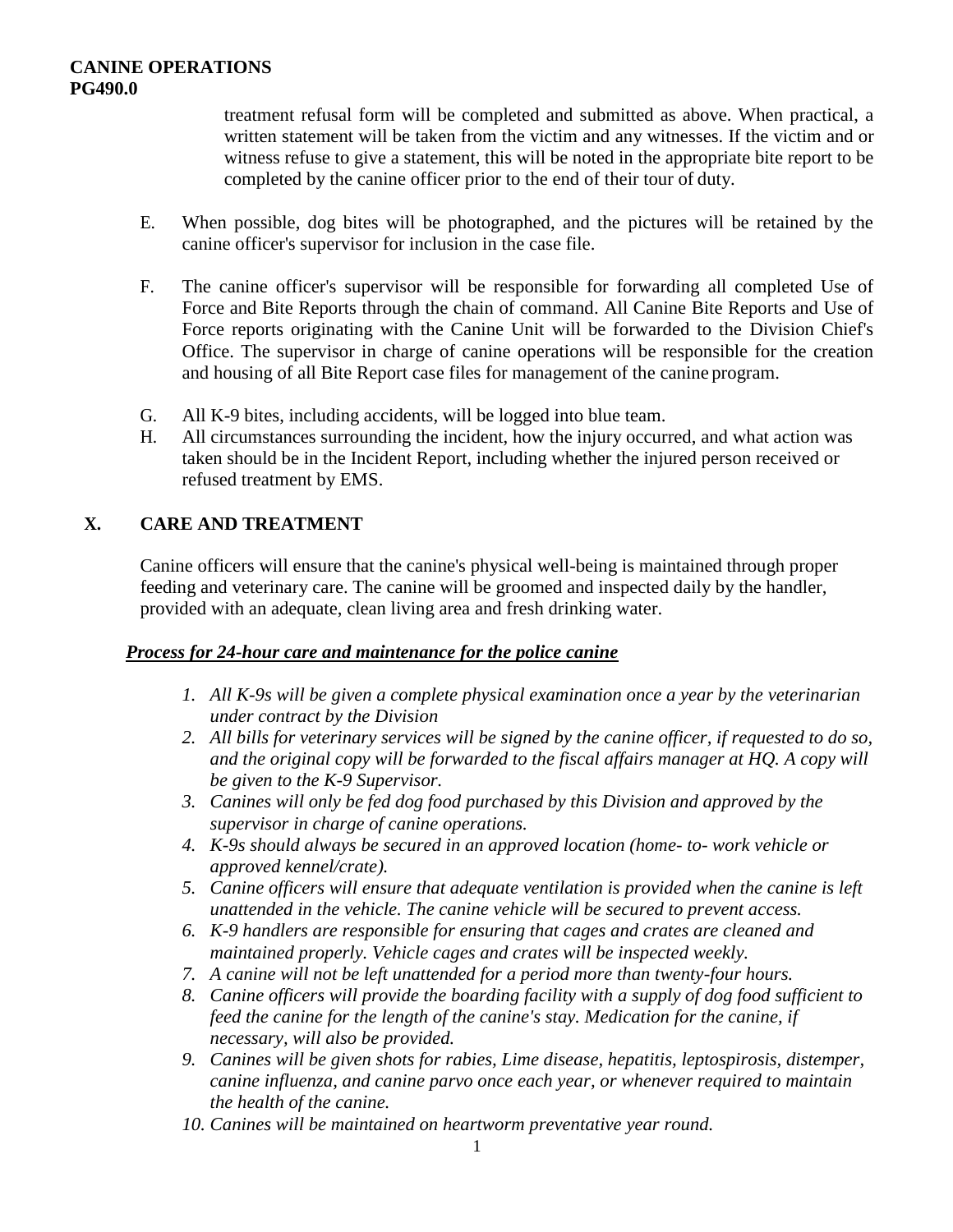- *11. Division-owned canines will not be used for breeding purposes.*
- *12. Canines will not be fed by the public.*
- *13. No dog, other than the Division-owned canine, will be placed in a Division- owned kennel.*
- *14. Canines will be taken to the contract veterinarian upon injury or illness, whether it occurs on or off duty. Handlers are authorized to take their assigned canine to the closest Emergency Animal Hospital if an emergency care situation arises after the contracted veterinarian's normal working hours. When an emergency occurs within Prince Georges County the canine will be taken to Dogs and Cats Veterinary Referral and Emergency 6700 Laurel Bowie Rd, Bowie, MD 20715*
- *15. Notifications will be made to the K-9 supervisor and Commander prior to transporting the canine to any veterinarian for emergencies.*
- *16. Handlers will ensure that canines assigned to them are examined by a licensed veterinarian and vaccinated, for rabies and Lyme disease, annually. They shall submit a stool sample to the authorized veterinarian for fecal examination on a yearly basis. Canines will be maintained on authorized heartworm and flea and tick preventive medication year-round.*
- *17. Handlers will not permit anyone to have contact with the K-9 without their permission and/or without their immediate supervision. K9 handlers should inform civilians that the police K-9s are serious working dogs that are trained to protect their handler and may be dangerous if improperly approached.*

# *XI. ISSUED EQUIPMENT*

- *A. The following equipment shall be issued to each canine handler:*
	- *1. Lead – 6 foot*
	- *2. Tracking lead 15 – 20 feet*
	- *3. Chain slip or pinch training Collar*
	- *4. Collar – Leather*
	- *5. Tracking harness*
	- *6. Agitation harness for patrol teams*
	- *7. Leather muzzle*
	- *8. Soft muzzle*
	- *9. Stainless steel food and water bowl*
	- *10. Grooming brush*
	- *11. Subdued short sleeve and long sleeve chevrons five pairs*
	- *12. Subdued Park Police/K-9 patches and badges*
	- *13. K-9 trauma kit*
	- *14. A kennel*
	- *15. A doghouse*

*Canine vehicles will be outfitted with rear and side dark tinted windows, air conditioning with a temperature control alarm, and a screened cage for transporting the canine.*

#### *XII. COMPENSATION*

*Canine handlers will be credited canine leave in accordance with the FOP CBA. The*